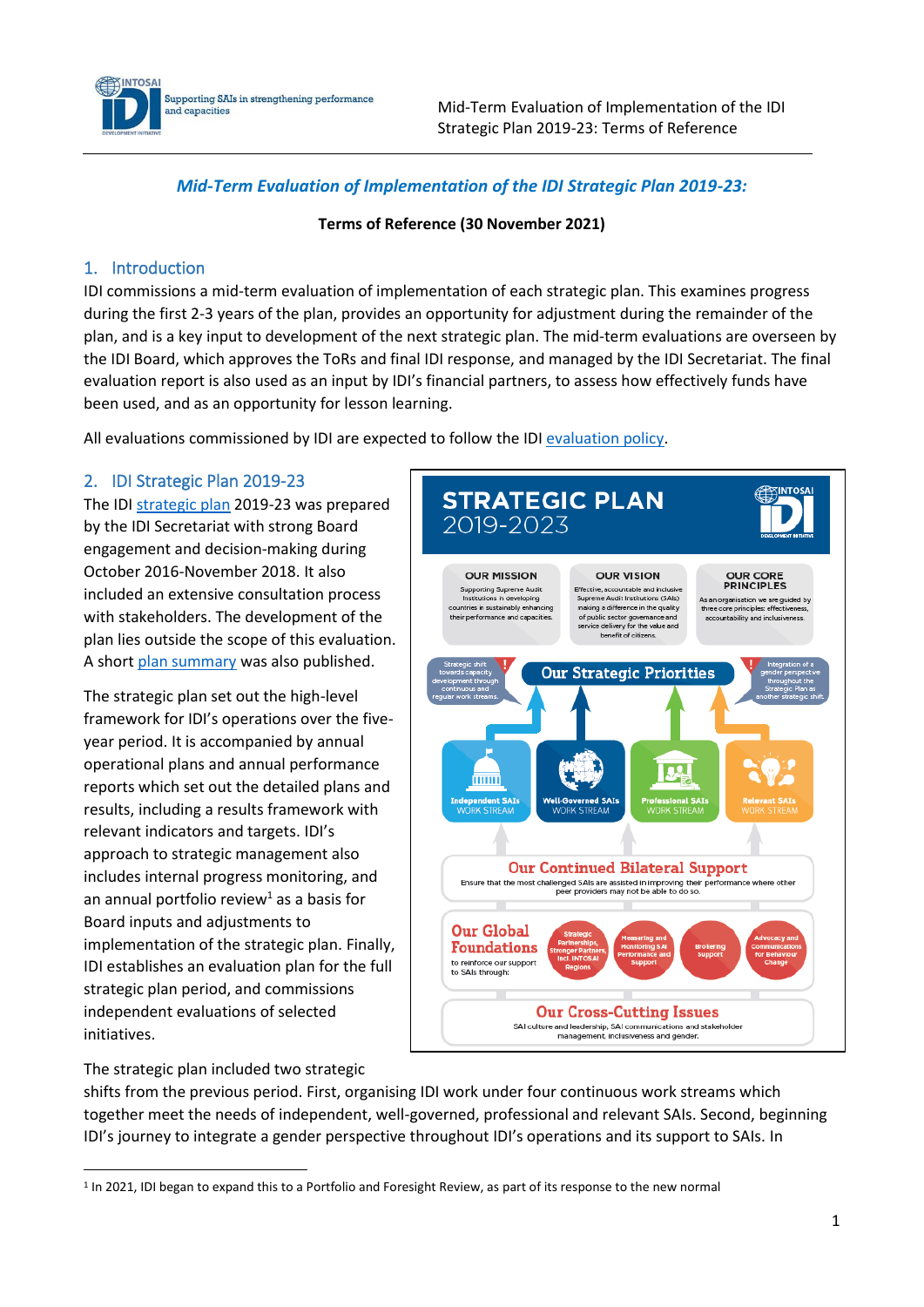

addition to the four work streams, IDI continues to provide bilateral support to some of the most challenged SAIs which cuts across all work streams. IDI's Global Foundations Unit (GFU) addresses challenges to the global framework under which support to SAIs is provided, which sit outside the work streams. GFU was established as an integrated part of IDI, taking over responsibilities from the former INTOSAI-Donor Secretariat (IDS), which was a ring-fenced unit focused on support to the INTOSAI-Donor Cooperation (IDC). In the Strategic Plan, GFU also took on global issues which were not part of the former IDS.

Another significant feature of the IDI strategic plan was its emphasis on partnerships. IDI has a long history of partnering with SAIs, INTOSAI bodies and regions, and development partners (including through the INTOSAI-Donor Cooperation). The strategic plan recognised that to broaden and deepen IDI support to SAIs, it would need to expand its approach to partnering. IDI has endeavoured to broaden both the partners it works with, as well as the nature and diversity of its partnership arrangements.

IDI continues to be governed by a non-executive Board of 10 members, appointed through various mechanisms<sup>2</sup>. Most issues are dealt with at Board level, hence the Board has only one committee (Nominations and Remuneration Committee). The Board meets at least twice per year (March and November), and often has an additional meeting around June. March and November meetings were historically physical meetings but have been virtual since 2020.

# COVID-19 Strategic Response

The COVID-19 pandemic had a significant impact on the work of SAIs, and the content and delivery of IDI support to SAIs. IDI stopped travel and physical events in March 2020 and reviewed its plans during March-June. IDI found that its high-level strategic plan remained relevant, but major changes were needed to the portfolio of IDI initiatives within each work stream, the focus and timing of many initiatives, the way in which IDI delivered support, and IDI's internal operations. These are summarised in two IDI Board documents:

- Strategic Reflections on IDI's Work Under the New Normal
- IDI Responses to COVID-19

IDI issued a revised operational plan and budget in June 2020 which included two scenarios for the resumption of international travel, due to a high degree of uncertainty around the pandemic. Again in 2021, IDI's assumptions underpinning its operational plan and budget did not materialise, leading to an operational plan and budget addendum being issued in June 2021. IDI's assumptions about the future are that it is increasingly uncertain, so it is important to build an organisation with the resilience, agility and foresight to thrive in an uncertain environment. IDI is just beginning its work on strategic foresight.

During 2021 IDI also redesigned its Well-Governed SAIs work stream. This is partly in response to COVID-19, but also reflects that the work stream originally included initiatives brought forward from the previous strategic plan, and which ended in 2019-20. IDI's portfolio of initiatives across the period 2019-21 is provided in Annex 1. This will be used to inform decisions on the work streams and initiatives for this evaluation.

# 3. Stakeholders for the IDI Strategic Plan and Mid-Term Evaluation

IDI's last stakeholder analysis (2018) identified various groups of key stakeholders with whom IDI interacts directly and must keep engaged. These included the IDI Board and staff, IDI's core donor group, the INTOSAI-

<sup>&</sup>lt;sup>2</sup> Chair is the Auditor General of Norway. OAG Norway appoints two members. INTOSAI appoints two members. Five members are appointed following recommendation by the Board Nominations and Remuneration Committee, following a competitive process. Since 2021, this has been made an open process through which applicants apply.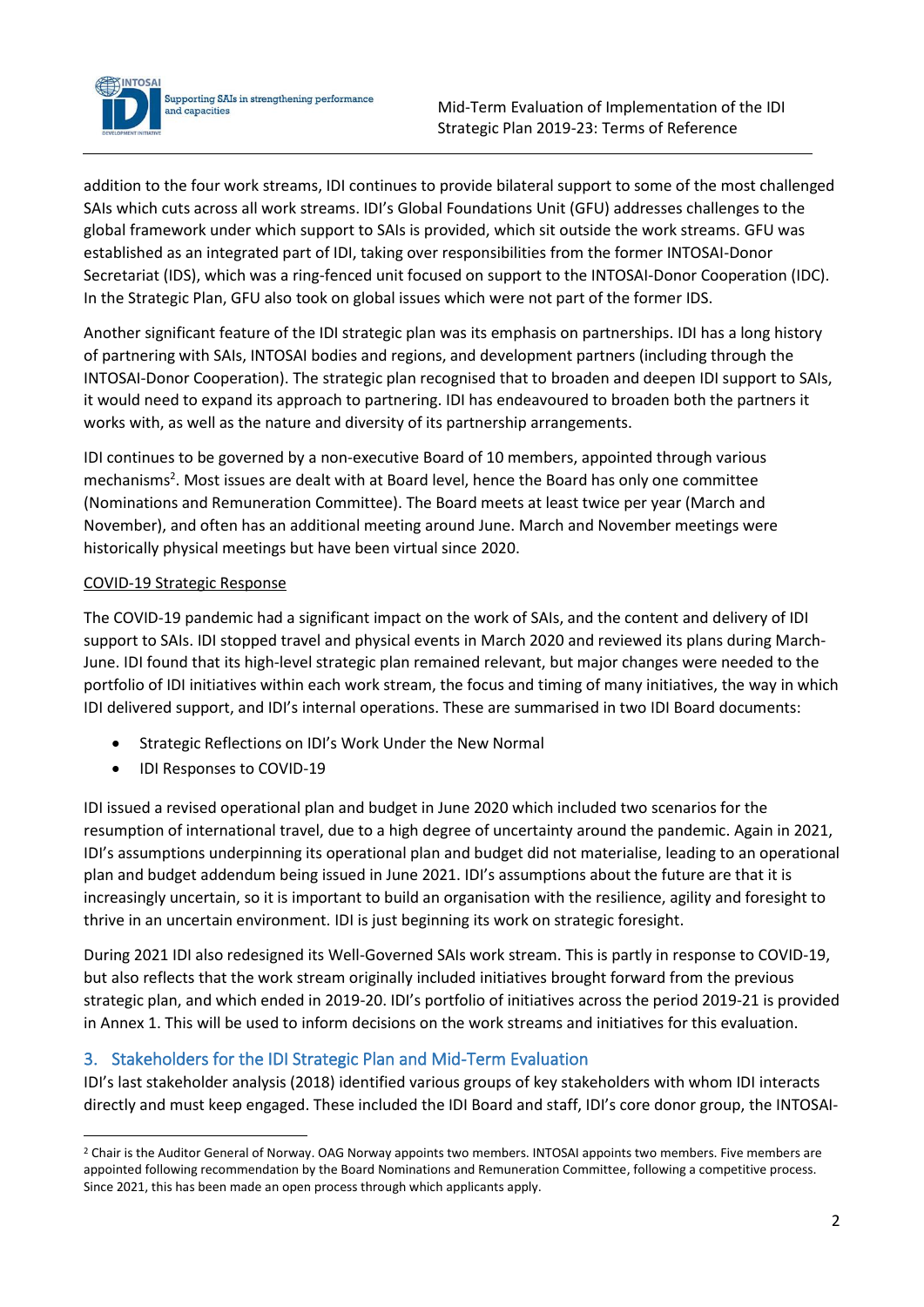

Supporting SAIs in strengthening performance and capacities

Donor Cooperation leadership group and other active members (including INTOSAI General Secretariat and regional Secretariats), the CBC chair and vice chair, other IDI financial and strategic partners, the heads and leadership of developing country SAIs, and SAI staff engaged in peer-to-peer support. Other official INTOSAI bodies, as well as several unofficial groupings of SAIs, are important global stakeholders to be kept satisfied. In addition, there are many important country level stakeholders with whom IDI usually engages indirectly. These include SAI staff, development partner country heads and staff working in governance and public financial management, finance ministries, legislature and their committees, and other accountability institutions. IDI's stakeholder analysis is summarised in annex 2.

To ensure stakeholder participation in the evaluation, the following are identified as the key stakeholders and will have these specific roles (in addition to being sources of evaluation evidence):

| <b>Stakeholder</b>                                               | Invited to<br>comment<br>on draft<br><b>ToRs</b> | <b>Review and</b><br><b>Approve ToRs at</b><br><b>IDI Board</b><br>meeting | Invited to<br>comment on<br>inception report | Invited to<br>comment on<br>draft evaluation<br>report $3$ | <b>Review and</b><br>approve IDI<br>response to<br>evaluation<br>report |
|------------------------------------------------------------------|--------------------------------------------------|----------------------------------------------------------------------------|----------------------------------------------|------------------------------------------------------------|-------------------------------------------------------------------------|
| <b>IDI Board</b>                                                 |                                                  | Χ                                                                          | Χ                                            | X                                                          | X                                                                       |
| <b>IDI Core Donor Group</b>                                      | X                                                |                                                                            |                                              | X                                                          |                                                                         |
| Heads of SAIs<br>participating in the<br>evaluation <sup>4</sup> | Χ                                                |                                                                            | Χ                                            | Χ                                                          |                                                                         |

Other stakeholders will be made aware of the evaluation through communication activities and be invited to an online dissemination event based on the final report.

# 4. Evaluation Purpose

Broadly, the evaluation has two purposes, as follows.

- 1. To strengthen IDI's organisational structure and strategic management for delivery of the strategic plan, and the design and implementation of IDI work streams, bilateral support and GFU, including selection of initiatives (I.e. *Lessons learned exercise)*
- 2. Assess and report on the implementation of the IDI strategic plan, including contribution to the defined outputs and outcomes, as well as other intended and unintended consequences impacting on SAI performance and capacity (I.e. *Outcome evaluation)*

IDI considers this mid-term evaluation as an inappropriate tool to assess impact. According to IDI's approach to results management – and in the DAC evaluation criteria – impact is concerned with the changes in the results produced by the SAIs and the effect these have on the country and citizens. The results expected to have been achieved in the first three years of the strategic plan (such as managing the shift to work streams and delivery of IDI initiatives) are assessed under the effectiveness criteria, which in the DAC criteria definitions is "a measure of the extent to which an aid activity attains its objectives." IDI would only expect impact level results to be noticeable some years after this – particularly after participating SAIs have had the opportunity to embed new skills and approaches into their organisational systems and to conduct follow-up on the implementation of recommendations made in audits supported by IDI.

<sup>&</sup>lt;sup>3</sup> First draft(s) of the evaluation report will be shared with the IDI Secretariat to ensure factual accuracy, before being shared with other key stakeholders

<sup>4</sup> See section 7 for further details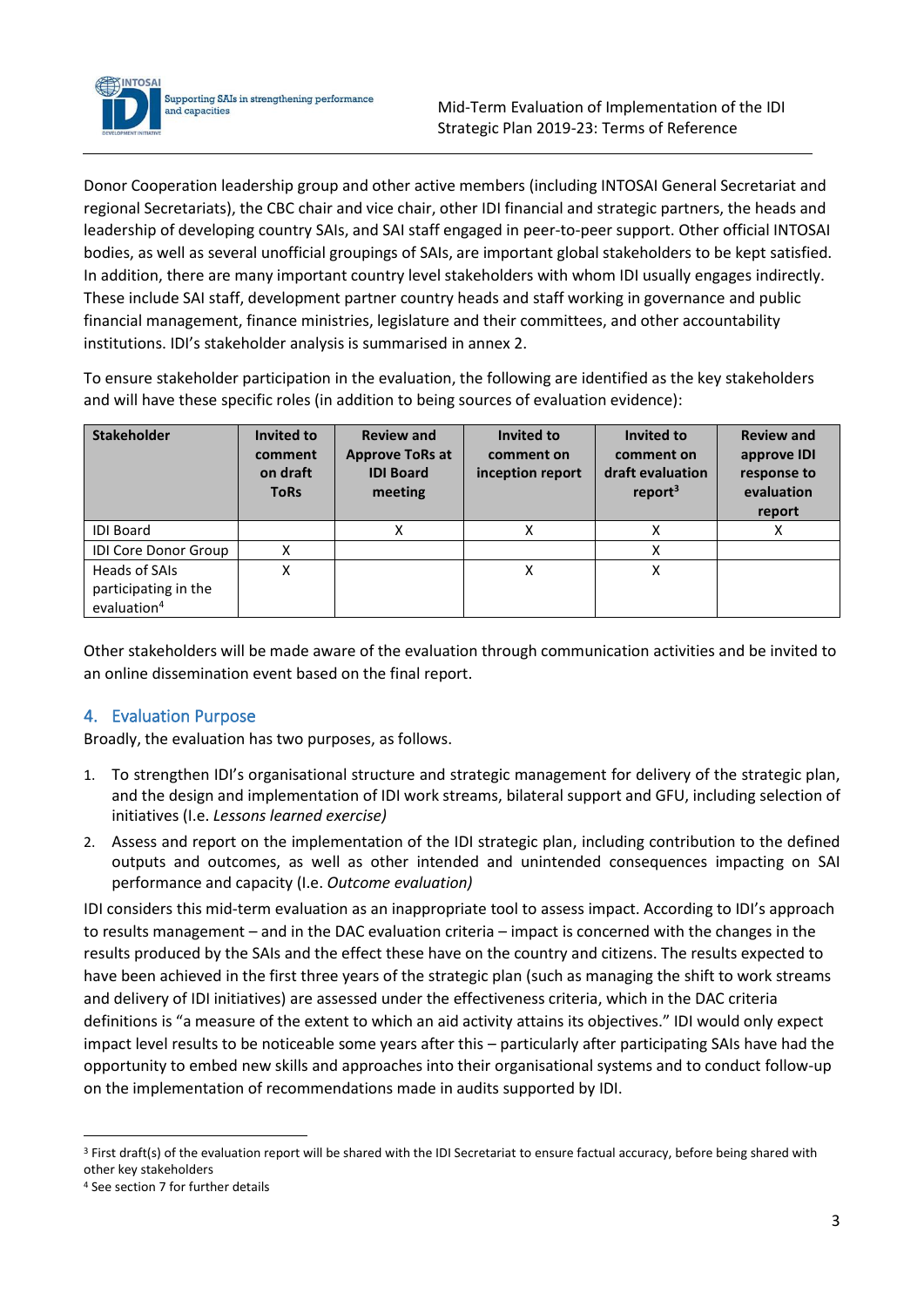

Broadly, IDI expects the evaluation to be able to answer the following high-level questions:

- i. Whether IDI's organizational structure, staffing and ways of working effectively support delivery of its six strategic plan priorities (four work streams, bilateral support and global foundations)?
- ii. Whether IDI has successfully implemented its planned strategic shift from discrete, time bound programmes to continuous and regular support under work streams covering the core functions of SAIs, and what more needs to be done?
- iii. Whether IDI has successfully implemented its planned strategic shift to integrate gender in its work, as well as its other cross-cutting priorities in the strategic plan, and what more needs to be done?
- iv. Whether IDI has effective strategic management arrangements<sup>5</sup> to guide the delivery of its strategic plan, ensure appropriate accountability and lesson learning?
- v. Whether IDI made appropriate and timely responses to the initial and ongoing COVID-19 pandemic?
- vi. Whether IDI's Global Foundations Unit has successfully transitioned from a ring-fenced unit (IDS) to an integrated part of IDI, and whether the relationship and responsibilities between the INTOSAI-Donor Cooperation and IDI are clear and appropriate?
- vii. Whether IDI has successfully expanded and strengthened its partnerships to increase the breadth and depth of its support to SAIs?
- viii. Whether, within the six strategic priorities, IDI has selected appropriate initiatives and delivery mechanisms to support SAIs in line with its strategic plan, and whether these contributed to improved SAI outputs and outcomes?
- ix. Whether, from a SAI perspective, IDI's service offer adds value to SAIs and is inclusive, coherent and well-coordinated, and if not, what could IDI and SAIs do to improve this?

## 5. Evaluation Scope

Implementation of the IDI strategic plan 2019-21, including:

- At the **organizational level**, examining IDI's structure, staffing and strategic management, implementation of its two strategic shifts, cross-cutting priorities and expanding partnerships.
- At the work stream and **initiative level**, examining a selection of work streams and their initiatives and drawing on findings from other recent evaluations of IDI initiatives<sup>6</sup>.
- At the **SAI level**, examining whether IDI's service offering adds value to SAIs, and is inclusive, coherent and well-coordinated from a SAI perspective.

## 6. Evaluation Criteria and Questions

The methodology for the evaluation will require clarity on the evaluation criteria<sup>7</sup>, evaluation questions, and judgment criteria<sup>8</sup>. Together, these constitute the evaluation framework. Evaluators should propose a draft set of possible evaluation questions (building on the high-level questions in section four<sup>9</sup>) for each relevant evaluation criteria in their proposals. These could be divided between the three levels of the evaluation

<sup>5</sup> Including but not limited to the IDI strategic plan, annual portfolio (and foresight) reviews, operational planning and budgeting, performance and financial reporting, internal monitoring and adjustment, stakeholder engagement, lesson learning, evaluation and review.

<sup>6</sup> To date, all evaluations have been at the initiative level (other than previous mid-term evaluations of implementation of the strategic plan)

<sup>&</sup>lt;sup>7</sup> The OECD-DAC defines six standard evaluation criteria: relevance, coherence, efficiency, effectiveness, impact and sustainability. The IDI Evaluation policy refers to only five, as it predates the addition of coherence to the OECD-DAC framework.

<sup>8</sup> Criteria set in relation to each evaluation question, to determine if the assertion being tested is met.

<sup>9</sup> Evaluators are free to propose adjusted or alternative high-level evaluation questions if they feel these would add greater value to IDI and SAIs.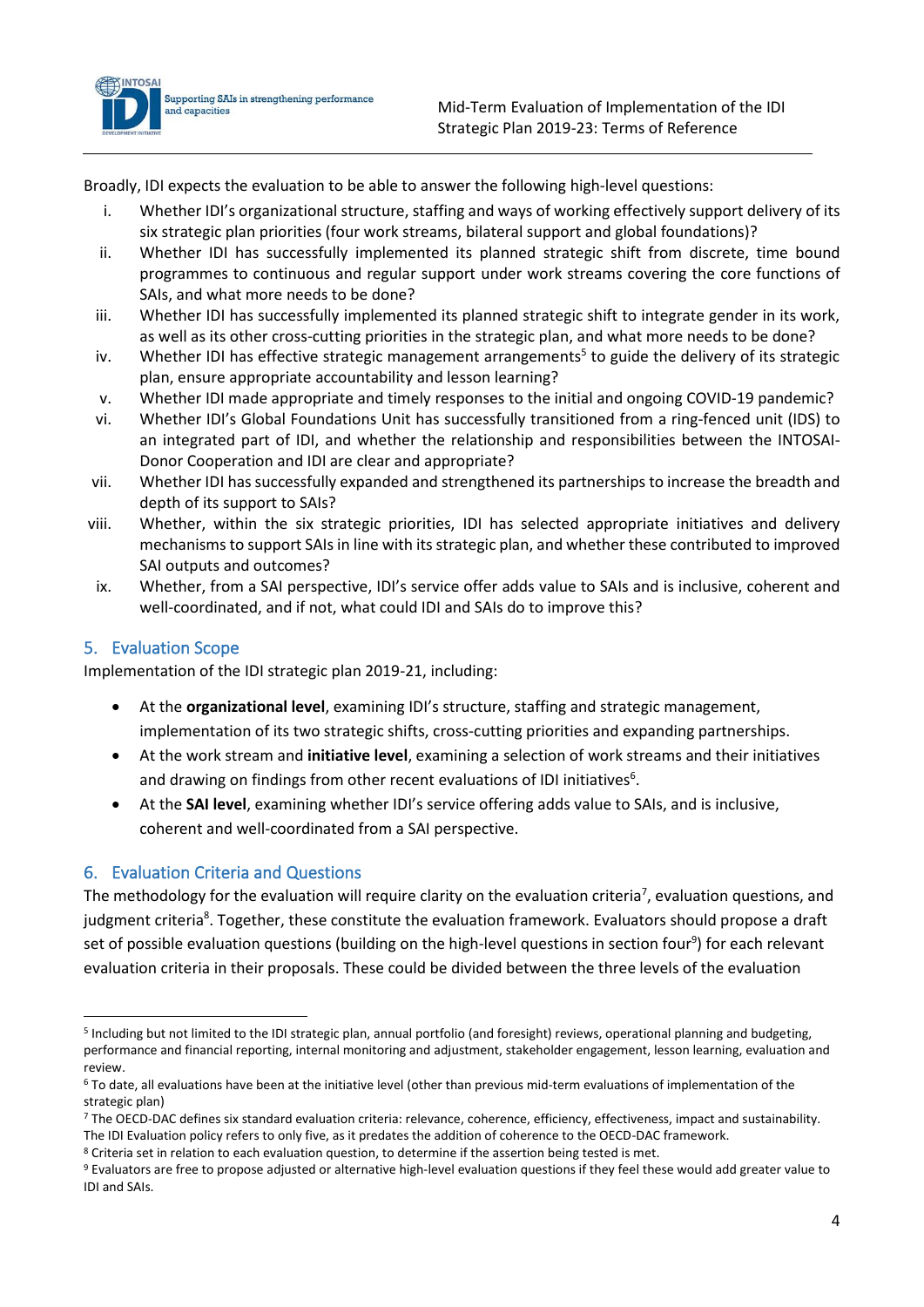

scope (organisational level, work stream and initiative level, and SAI-level) as per the table below<sup>10</sup>. This, along with the judgement criteria, should be finalised by the Evaluator in the Inception Phase, to focus on the most important issues to meet the evaluation purpose.

|                                                                      | <b>Possible Evaluation Questions</b> |                                                   |                  |  |  |
|----------------------------------------------------------------------|--------------------------------------|---------------------------------------------------|------------------|--|--|
| <b>Evaluation Criteria</b>                                           | Organisational<br>Level              | <b>Work Stream and</b><br><b>Initiative Level</b> | <b>SAI-Level</b> |  |  |
| <b>Relevance</b> (is the intervention doing the right things?)       |                                      |                                                   |                  |  |  |
| <b>Coherence</b> (how well does the intervention fit?)               |                                      |                                                   |                  |  |  |
| <b>Efficiency</b> (how well are resources being used?)               |                                      |                                                   |                  |  |  |
| <b>Effectiveness</b> (is the intervention achieving its objectives?) |                                      |                                                   |                  |  |  |
| <b>Impact</b> (what difference does the intervention make?)          | Outside evaluation scope             |                                                   |                  |  |  |
| Sustainability (will the benefits last?)                             |                                      |                                                   |                  |  |  |

# 7. Evaluation Methodology and Approach

To meet the evaluation purpose, IDI suggests a desk-based evaluation..

## Approach

The evaluation will include an inception phase to develop and agree the approach to the evaluation. This will include selection of the detailed evaluation questions to address the evaluation criteria and ensure the evaluation purpose is met. While high-level evaluation questions are provided above, the inception report and discussions on this will be key to focusing on the most important matters to use the evaluation resources effectively. IDI expects the evaluation to commence with a set of initial virtual discussions with relevant IDI staff.

This evaluation will be conducted primarily as a desk-based exercise, involving document review, teleconference/video conference with IDI staff, and semi-structured telephone interviews and follow-up documentation requests to donors, partners and SAIs. It should rely predominantly on documentation and evidence collected as part of implementation of the strategic plan. No physical country visits are anticipated. A balance must be struck between quality and quantity of evidence, and cost, with sufficient evidence to draw meaningful conclusions.

## Selection of Work Streams and Initiatives

To ensure objectivity in the evaluation, the evaluator will make an independent selection of the specific IDI work streams and their initiatives to be evaluated in detail. (This is in addition to the organisational level part of the evaluation which will examine how IDI is set-up to implement the strategic plan including the strategic shift to work streams). However, this should consider the following criteria:

• **Avoid duplication**: draw on findings from recent evaluations of IDI initiatives rather than duplicating prior evaluations<sup>11</sup>

<sup>10</sup> Not all criteria will be relevant at each level of the evaluation

<sup>&</sup>lt;sup>11</sup> The following initiatives are currently being, or have already been, evaluated during this strategic plan period. SAI PMF, SPMR, GCP T2, PAP-APP, Support to South Sudan, Support to Somalia, and IDI's bilateral support policy and programme. In addition, IDI's ISSAI implementation initiative was subjected to two evaluations during the last strategic plan, and the INTOSAI-Donor Cooperation was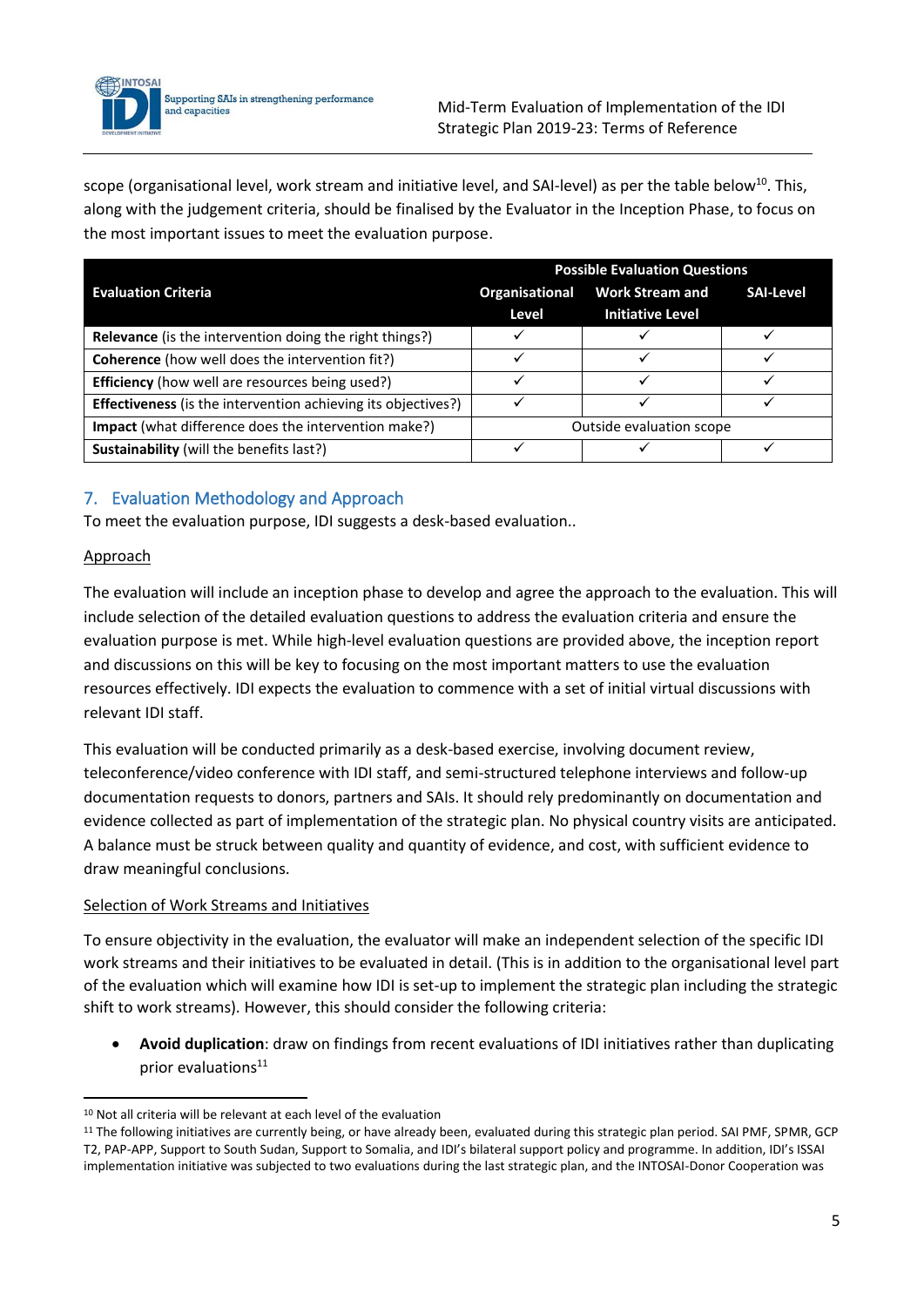

• **Draw evidence from across IDI**: ensure that there is a balance of evidence from across the IDI work streams, bilateral support and Global Foundations, by combining findings from recent evaluations as well as this evaluation

• **Maximise value added**: focus on those work streams and initiatives which are considered crucial by key stakeholders<sup>12</sup> and where there is the greatest opportunity for learning, for example areas new to IDI. To ensure relevance, this should avoid initiatives which were brought forward from the previous strategic plan and have already ended, as well as initiatives which have not yet reached implementation stage.

IDI notes that the independent SAIs and relevant SAIs work streams represent relatively new areas of engagement for IDI, and their initiatives have not yet been evaluated. Within Professional SAIs, SAI Young Leaders, IDI's financial audit support (ASEANSAI, PASAI) and PESA have not been evaluated, though PESA is in a pilot phase and IDI plans its own review of PESA after the pilot phase ends in 2022. Regarding Well-Governed SAIs, the work stream as a whole has been recently redesigned as older initiatives drew to a close, but the two ongoing initiatives under this work stream are both currently under evaluation. All established bilateral support initiatives have been recently evaluated, as has the overall work stream.

Global Foundations has transformed from the previous ring-fenced INTOSAI-Donor Secretariat to an integrated part of IDI. But as the strategic priorities of the INTOSAI-Donor Cooperation evolve to cover more areas of IDI's work, this raises questions about how to manage the IDI-IDC relationship, and the role of GFU within this. At the component level, measuring and monitoring SAI performance (including the Global Survey and Global SAI Stocktake) has not been evaluated (except the SAI capacity development database). IDI's advocacy and communications<sup>13</sup> work was partially evaluated as part of the INTOSAI-Donor Cooperation evaluation but has since been enhanced and scaled-up significantly in response.

Cross-cutting priorities for consideration could be the integration of gender (as one of IDI's strategic shifts), support to and engagement of SAI leadership, communications and advocacy, and IDI delivery mechanisms. IDI believes that some of these themes could be evaluated by looking at specific work stream and selecting appropriate initiatives. A full overview of the IDI portfolio 2019-21 is provided at Annex 1.

## Participation and Selection of SAIs

To gain an insight into the value added, relevance, coherence and sustainability of its work, IDI will include a SAI-level perspective. This will also ensure beneficiary participation in the evaluation. IDI has invited seven SAIs to participate in the evaluation, in the hope of at least four accepting. Rather than considering IDI or a selected work stream or IDI initiative as the focus of the evaluation, this component would consider each SAI to be the focus. It might look at SAI awareness of IDI initiatives<sup>14</sup>, how SAIs decide on their participation in IDI initiatives, and how those initiatives offered to and taken up by SAIs fits with their strategic plans, other available initiatives and the SAIs' own initiatives. It could also give a SAI-level perspective on whether IDI's

also subject to a large evaluation (covering much of the work of GFU). Other initiatives evaluated as part of the last mid-term evaluation in 2017 (published 2018) included bilateral support, ISSAI implementation, cooperative audits of donor funded projects, and the old CBC support programme. IDI also plans to conduct an internal review (not evaluation) of the SAI Independence Rapid Advocacy Mechanism (SIRAM) prior to the evaluation.

<sup>12</sup> As identified in section 3.

<sup>&</sup>lt;sup>13</sup> This area also has considerable synergies with the independent SAIs work stream.

<sup>&</sup>lt;sup>14</sup> Rather than work streams, as SAIs participate at the initiative level, whereas work streams are a way of organising work for IDI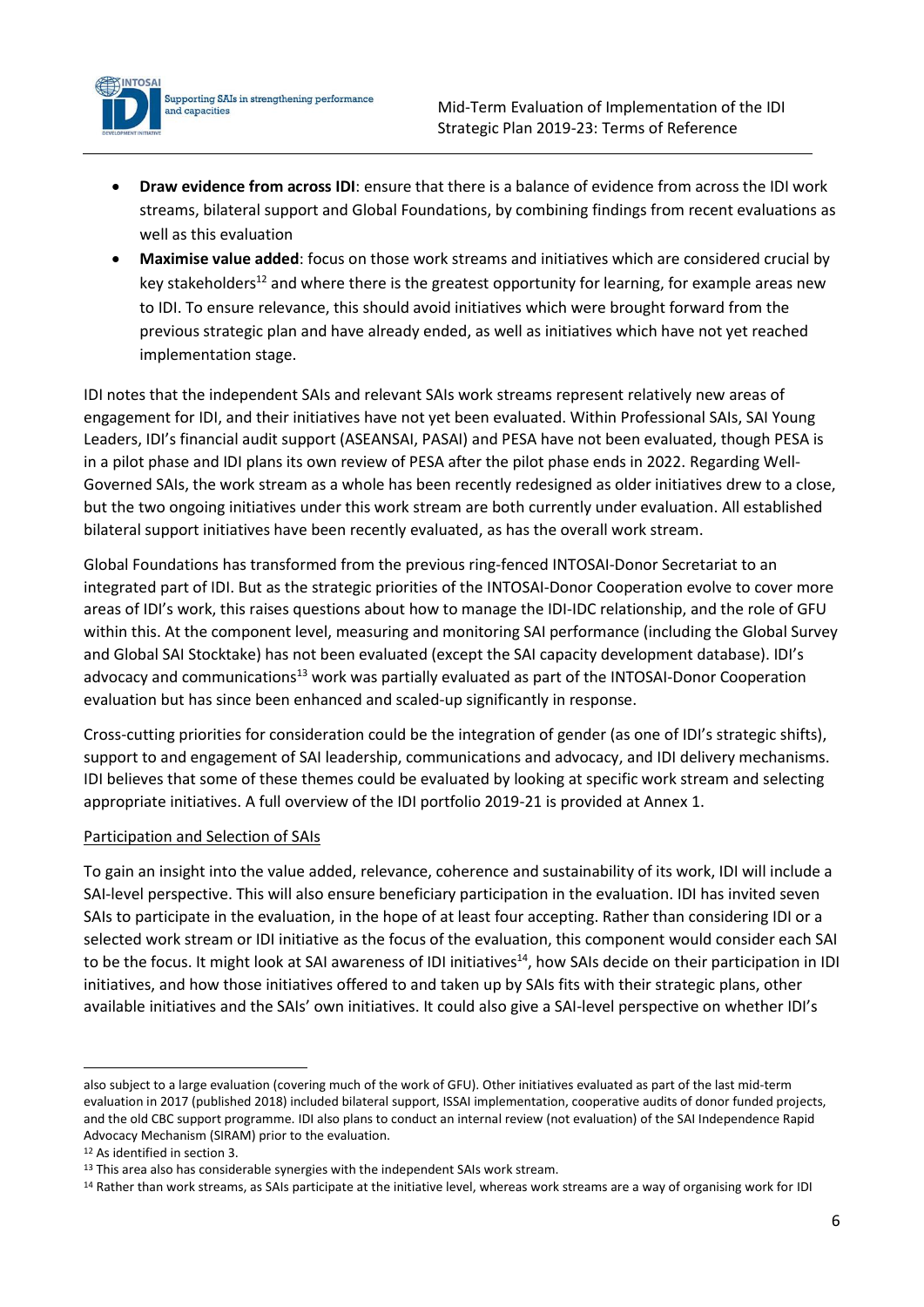

Given the set-up time necessary to identify and secure meaningful SAI participation, IDI selected these SAIs before the ToRs were finalised. SAIs that are invited to participate in the evaluation will also be invited to comment on the ToRs. IDI applied the following criteria for selecting participating SAIs.

Regional and language diversity $15$ 

Supporting SAIs in strengthening performance

**INTOSAL** 

and capacities

- SAI willingness and ability to participate through remote engagement
- Some SAIs that participate in the IDI initiatives likely to be subject to evaluation (creating synergies with the other evaluation components)
- At least one SAIs that has not participated extensively in IDI initiatives (to help understand why and remove potential blockages to participation)
- SAI has not been asked to participate extensively in a recent IDI evaluation<sup>16</sup>
- Selected SAIs do not have SAI heads which are current or recent IDI Board members (potential conflict of interest)

Based on the above criteria, IDI initially approached SAIs from Botswana, Bangladesh, Chad, Dominica, Fiji, Peru, and Tunisia to participate in the evaluation. This covers an SAI from each region/sub-region except EUROSAI. To date SAIs of Botswana, Bangladesh and Chad have confirmed participation and SAI Peru is expected to participate. Responses are awaited from the remaining three SAIs.

Proposals should include possible evaluation questions for this SAI-level component, which avoid evaluation jargon and focus on the value SAIs perceive in their participation in IDI initiatives. They should also look at whether IDI initiatives are inclusive, whether they fit coherently with support provided by others, and whether different initiatives are well coordinated. Engagement with SAIs should ideally be at a senior management level, with those closely engaged in setting and overseeing implementation of the SAI's strategic plan. This may differ from those heading up international relations units.

## Availability of Results Data

Data from IDI's results framework can be used towards assessment of achievement of results. Data is (or will be) available for indicators at the following levels of the IDI results framework:

- IDI outputs (2019 and 2020 available, 2021 available end February 2022)
- IDI supported SAI capacity & outputs (2019 and 2020 available, 2021 available end February 2022)
- Global SAI capacity and outputs (2017 and 2020 available, plus additional metrics in Global Stocktaking reports)
- SAI Outcomes (2017 and 2020 available)

## 8. Evaluability

This can be considered an interim evaluation of a long-term plan, creating the opportunity for learning and adjustment. It will examine the implementation of the IDI strategic plan, along with achievement of outputs

<sup>&</sup>lt;sup>15</sup> While IDI's working language is English, IDI also works with SAIs in Arabic, French and Spanish language groups. The evaluation team should include individuals able to operate in at least two out of three of these additional languages. IDI will provide translation and interpretation support in other languages to facilitate this component if necessary.

<sup>&</sup>lt;sup>16</sup> This would rule out IDI's bilateral support partners: SAI South Sudan and SAI Somalia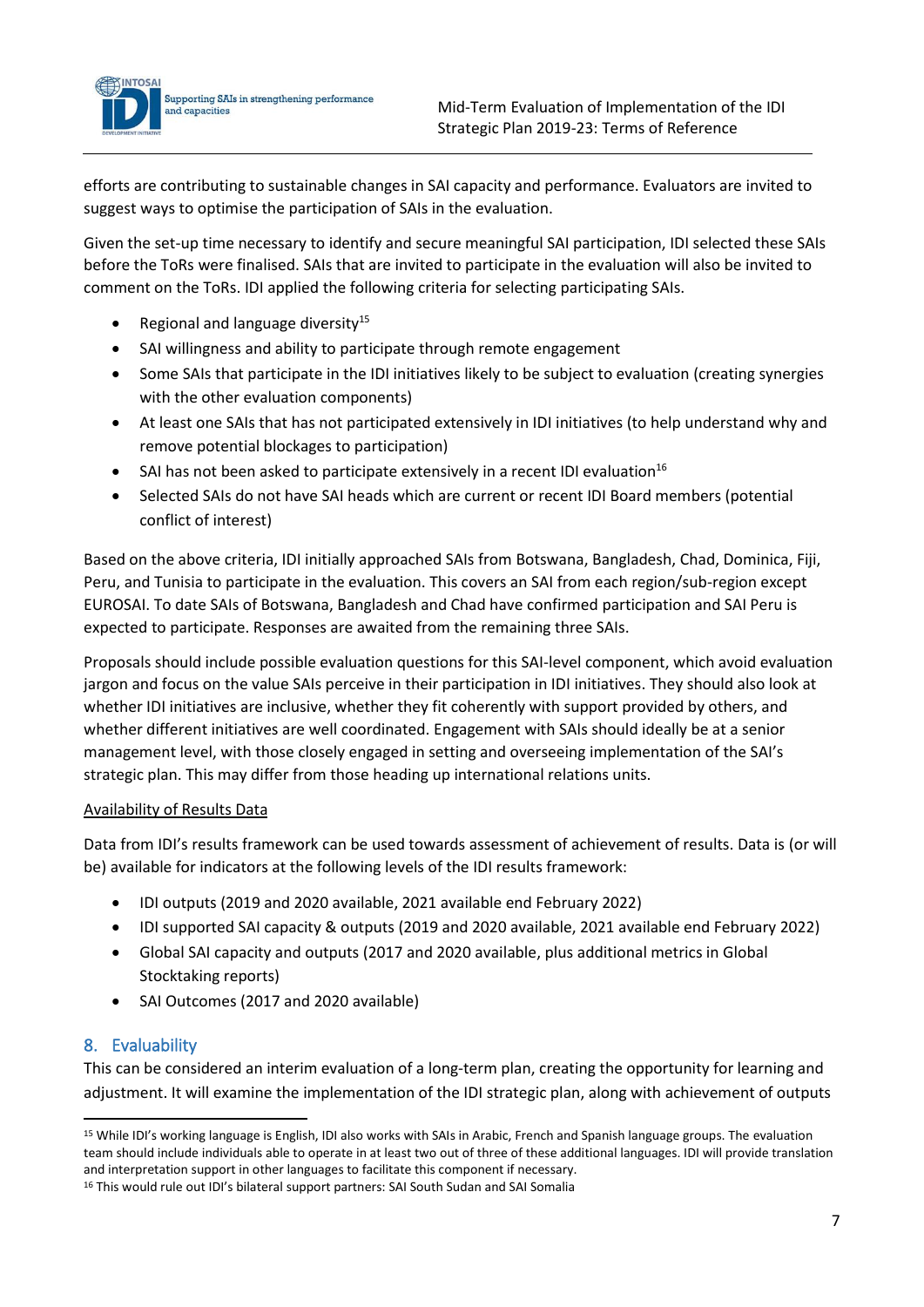

and contribution to outcomes. It will also examine whether the delivery approaches used are expected to contribute to sustainability but will stop short of examining the sustainability of change and impact at the level of SAIs. IDI considers that for most evaluation criteria, evidence will be available within IDI and through discussions with partners and SAIs. Structured interviews will be necessary to talk to SAIs and national stakeholders in order to gather sufficient evidence. Travel restrictions may make site visits outside Europe challenging at the current time and are therefore not proposed.

# 9. Responsibilities

The evaluation will be commissioned and managed by the Strategic Support Unit (SSU) in IDI. The SSU will be responsible for contracting the evaluator and coordinating the evaluation. The IDI evaluation manager will be Martin Aldcroft: [martin.aldcroft@idi.no.](mailto:martin.aldcroft@idi.no)

The evaluation will be supported by relevant IDI managers, Deputy Director Generals and coordinators depending on the initiatives selected. Together, they will be the focal point for providing information on the strategic plan, and evidence obtained during implementation, as well as for liaison with partners and participating SAIs. For discussions with SAIs and country level stakeholders, IDI will provide details of relevant contact points.

IDI's management team, (DG and DDGs), together with the SSU, will be responsible for commenting on draft products and drafting the IDI response. The IDI Board will comment on draft products, discuss the final report and approve IDI's response to the evaluation. The Evaluator will be responsible for proposing the design of the evaluation (in the inception report), conducting the evaluation, and preparing the draft and final reports.

# 10. Process and Timetables

Broadly, IDI requires that the inception report, draft and final report are completed during January-June 2022. IDI hopes that a virtual dissemination workshop can be held around September 2022. Indicative key milestones in the evaluation are:

- 1. SAIs invited to participate in the evaluation (28 October 2021)
- 2. Draft ToRs shared with invited SAIs and IDI core donor group for comment (28 October 2021)
- 3. Deadline for comments on ToRs (8 November)
- 4. ToRs submitted to IDI Board for comment<sup>17</sup> (11 November 2021)
- 5. ToRs discussed and approved at IDI Board meeting<sup>18</sup> (25 November 2021)
- 6. Formal invitation to tender published (30 November 2021)
- 7. Technical and financial proposals submitted to IDI (3 January 2022)
- 8. Preferred evaluator selected (6 January 2022)
- 9. Initial video conference between evaluator and IDI (10 January 2022)
- 10. Inception report, including proposed evaluation approach, submitted to IDI (31 January 2022)
- 11. Comments on inception report (14 February 2022)
- 12. Revised inception report to IDI (18 February 2022)

<sup>&</sup>lt;sup>17</sup> Given the short deadline between publication of the ToRs and receipt of proposals, IDI will share the draft ToRs with potential bidders in advance, under caveat that they are still subject to Board approval

<sup>&</sup>lt;sup>18</sup> ToRs may need adjustment to reflect Board inputs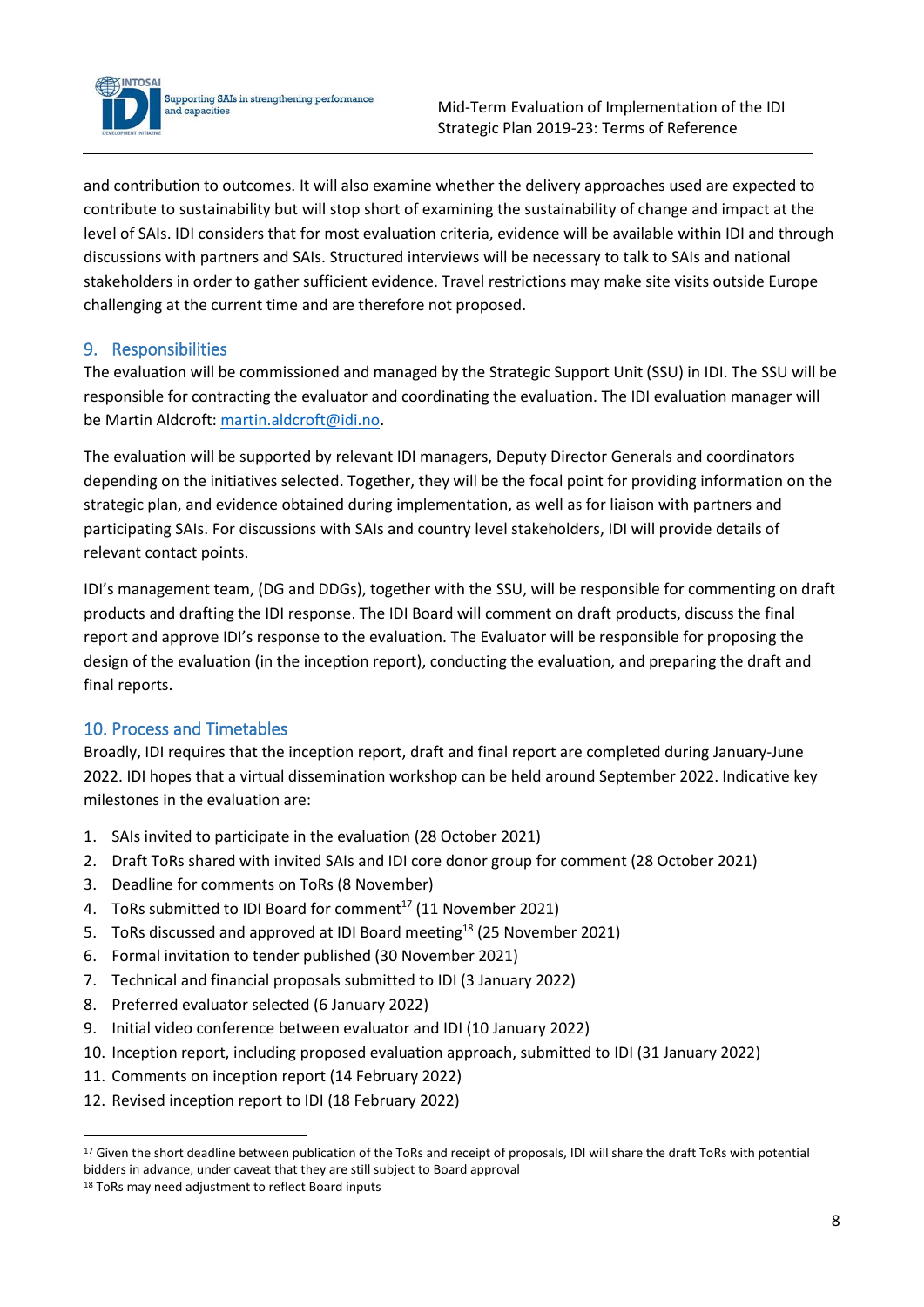

- 13. 1<sup>st</sup> draft report to IDI (6 May 2022)
- 14. IDI comments on  $1<sup>st</sup>$  draft report to evaluator (10 May 2022)
- 15. 2<sup>nd</sup> draft report to IDI (16 May 2022)
- 16. IDI comments on  $2^{nd}$  draft report to evaluator (if necessary) (19 May)
- 17. 3<sup>rd</sup> draft report to IDI (if necessary) (23 May)
- 18. Draft report sent by IDI to selected stakeholders for comment (6 June 2022)
- 19. Comments from selected stakeholders to IDI, synthesised and passed on to evaluator (8 June 2022)
- 20. Final report (max 40 pages including executive summary of max 4 pages) submitted to IDI (13 June 2022)
- 21. IDI Board discussion on the final report (including possible presentation by the evaluator) and approval of IDI response to the evaluation (mid-late June 2022)
- 22. Workshop presenting and discussing results with stakeholders (TBC, most likely September 2022)

#### 11. Budget

The maximum budget for this evaluation is 600 000 NOK. Evaluator participation in dissemination activities after finalisation of the report will be considered in due course and reimbursed separately.

#### 12. Eligibility of Service Providers

Bidding is open to firms, consultants operating on an individual basis and SAIs. Current permanent employees of SAIs may not apply on an individual basis. IDI's evaluation policy also includes the following requirements and restrictions for all IDI evaluations.

Independence includes that evaluators have no conflict of interest relating to IDI or to the subject being evaluated. Evaluators should not be married to, co-habiting with or related to IDI staff<sup>19</sup>, or have been engaged in any way in the delivery of the initiative (e.g. as staff, consultants, resource persons or participants). Evaluators should not have been involved in any way in the delivery of any other IDI initiatives in the past year and should not be engaged to deliver other IDI initiatives while they are evaluating any IDI initiative. (Evaluating an IDI initiative is considered different to implementing an IDI initiative, so evaluating one IDI initiative will not preclude an evaluator from evaluating another IDI initiative). To ensure financial independence of evaluators from IDI, all external evaluators shall be asked to confirm (when submitting bids for evaluation work) that they are not financially dependent on income from IDI. Consultants or firms whose income from IDI exceeded 15% of their total income in either of their previous two completed financial years shall be deemed ineligible to bid for or be awarded IDI evaluation contracts. Former IDI staff<sup>20</sup> may not normally be engaged as evaluators by IDI. The DG may grant an exception to the use of former staff only where IDI has previously put an evaluation out to public tender and has not received any suitable bids. In such cases, the evaluator shall not have worked for IDI within the past three years.

## 13. Procurement Method

In accordance with the IDI procurement policy for contracts of this value, an open, competitive tender process shall be used (or at least five bidders invited to tender). Bid evaluation shall be by a purchase committee comprising the evaluation manager, Director General and one Deputy Director General.

<sup>&</sup>lt;sup>19</sup> Or Board members (including their representatives and/or accompanying staff)

<sup>&</sup>lt;sup>20</sup> Former Board members (including their representatives and/or accompanying staff) may participate in evaluations three years after their Board term expired.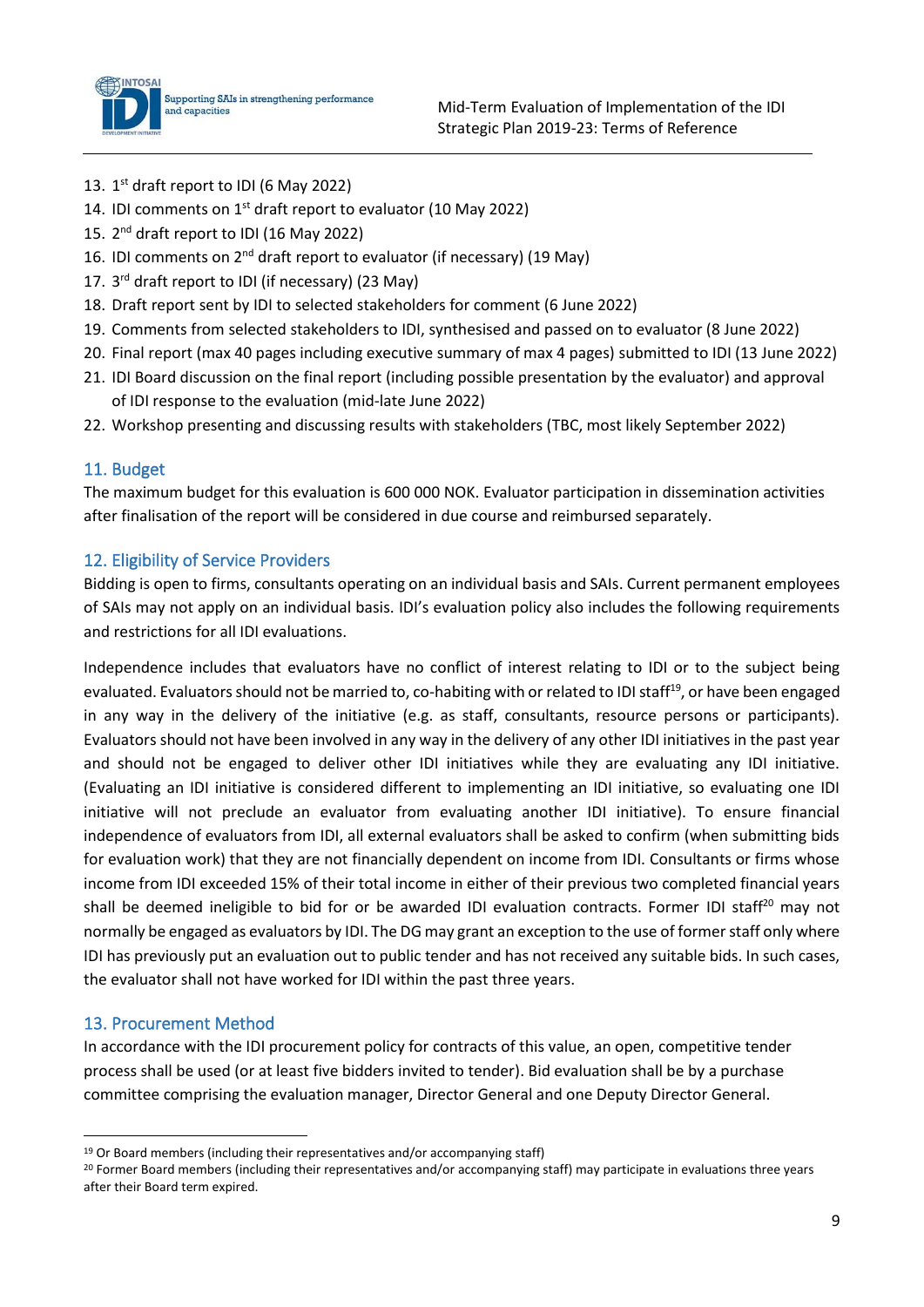

#### **Submission of Proposals**

Interested service providers should submit a short technical and financial proposal, in English, by email to [Martin.Aldcroft@idi.no](mailto:Martin.Aldcroft@idi.no) by Monday 3<sup>rd</sup> January 2022, 5 pm Oslo time. This should comprise:

- Proposed methodology and timetable for the assignment, including overall evaluation approach and draft evaluation questions for the different levels of the evaluation and declaration of independence (see section 12 above).
- Experience in designing and delivering programme evaluations.
- Experience in evaluating capacity development initiatives in governance, public financial management and/or gender and inclusion.
- Understanding of IDI and capacity development of SAIs in developing countries.
- Full CV of the proposed team leader and short CVs of any other proposed team members.
- A financial proposal for the work, on either an input basis or lump sum contract.

#### 14. Selection of Service Provider

Selection will be made based on the best price and quality combination, according to the following evaluation matrix.

| <b>Criteria</b>                                                                    | <b>Maximum</b> |
|------------------------------------------------------------------------------------|----------------|
|                                                                                    | <b>Score</b>   |
| Methodology                                                                        |                |
| Proposed methodology for assignment including overall evaluation approach and      | 30             |
| draft evaluation questions for the different levels of the evaluation              |                |
| $\mathsf{C}\mathsf{V}$                                                             |                |
| Experience of individual/team in designing and delivering programme evaluations    | 20             |
| Experience of individual/team in evaluating SAI capacity development initiatives   | 10             |
| Experience of individual/team in integrating gender considerations into the design | 10             |
| and delivery or programmes and/or evaluations                                      |                |
| Individual/team understanding of IDI and capacity development of SAIs in           | 10             |
| developing countries                                                               |                |
| Language                                                                           |                |
| Fluency of proposed individual/team in English, French, Spanish and Arabic         | 10             |
| <b>Financial proposal</b>                                                          |                |
| Financial proposal (based on Norwegian Kroner equivalent at the time of            | $10*$          |
| evaluation)                                                                        |                |
| <b>TOTAL</b>                                                                       | 100            |

 \* The lowest price proposal considered eligible will be scored at 10, others will be scored according to the following formula: score = lowest fee rate/(quoted fee rate) x 10. The assignment will be contracted in Norwegian kroner.

#### 15. Reference Materials

- [IDI Strategic Plan 2019-23, Operational Plans and Budgets](https://idi.no/about-idi/idi-strategic-plan-and-implementation)
- [IDI Annual Reports and Financial Statements](https://idi.no/results/par-2020)
- **[IDI Evaluations](https://idi.no/our-resources/filters#sort=position&sortdir=desc&attr.cat.value=31&limiter=15&page=1)**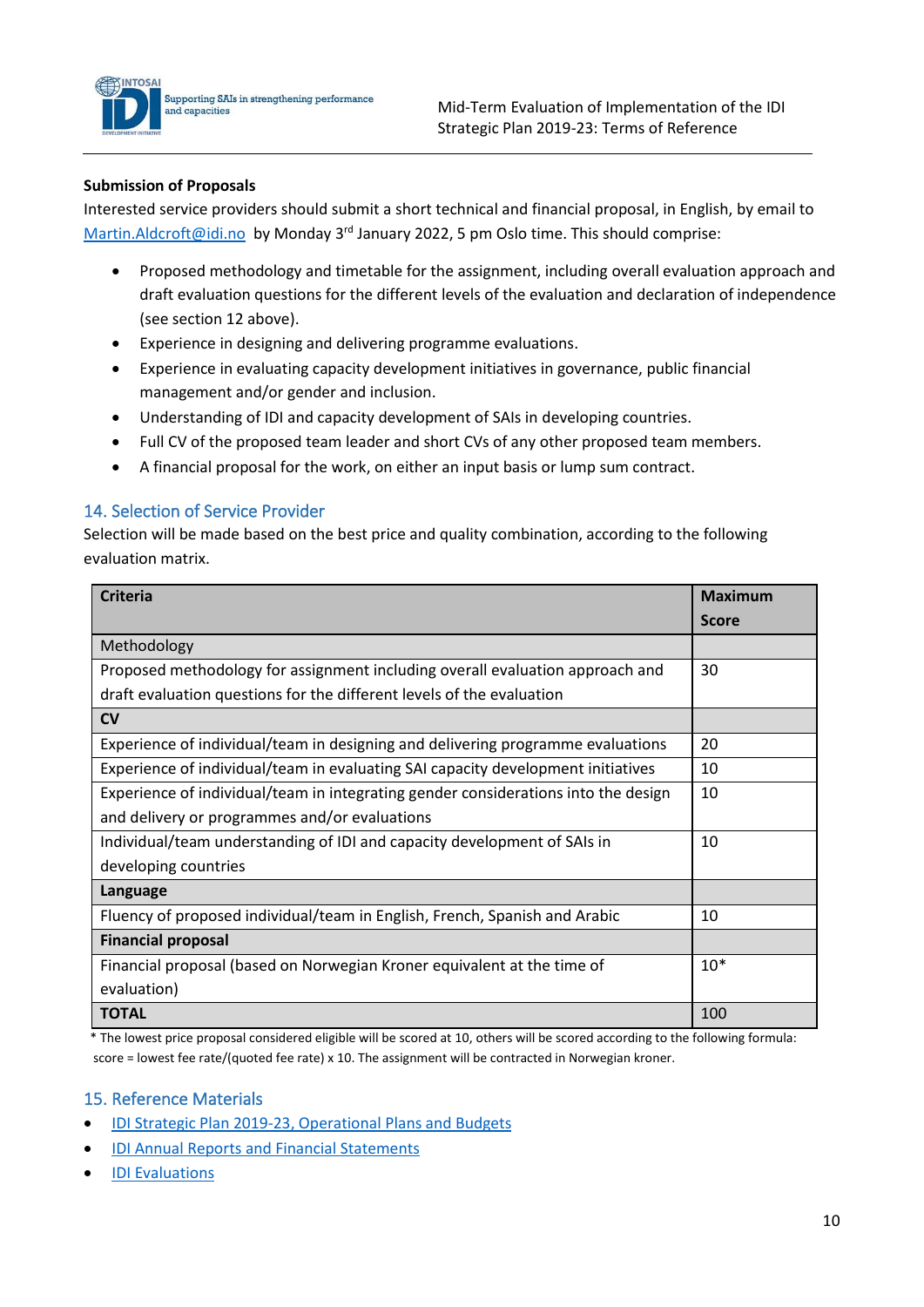

- [IDI Bilateral](https://idi.no/bilateral-support/evaluations) Support Evaluations
- [IDI Evaluation Policy](https://idi.no/elibrary/idi-administrative/policies/1071-idi-evaluation-policy-and-guidance-v1-0-27-nov-2019/file)
- [IDI Governance Documents](https://idi.no/about-idi/idi-governance) (Board members, Statues and Rules of Procedure, Register of Related Parties, Summaries of Board meetings)
- [IDI Gender Policy](https://idi.no/elibrary/idi-administrative/policies/1222-idi-gender-policy-2021/file)
- [IDI Gender Strategy](https://idi.no/cross-cutting-priorities/inclusiveness-and-gender)
- [Other IDI Policies](https://idi.no/our-resources/idi-administrative) (Code of Ethics, Safeguarding, Anti-Corruption etc.)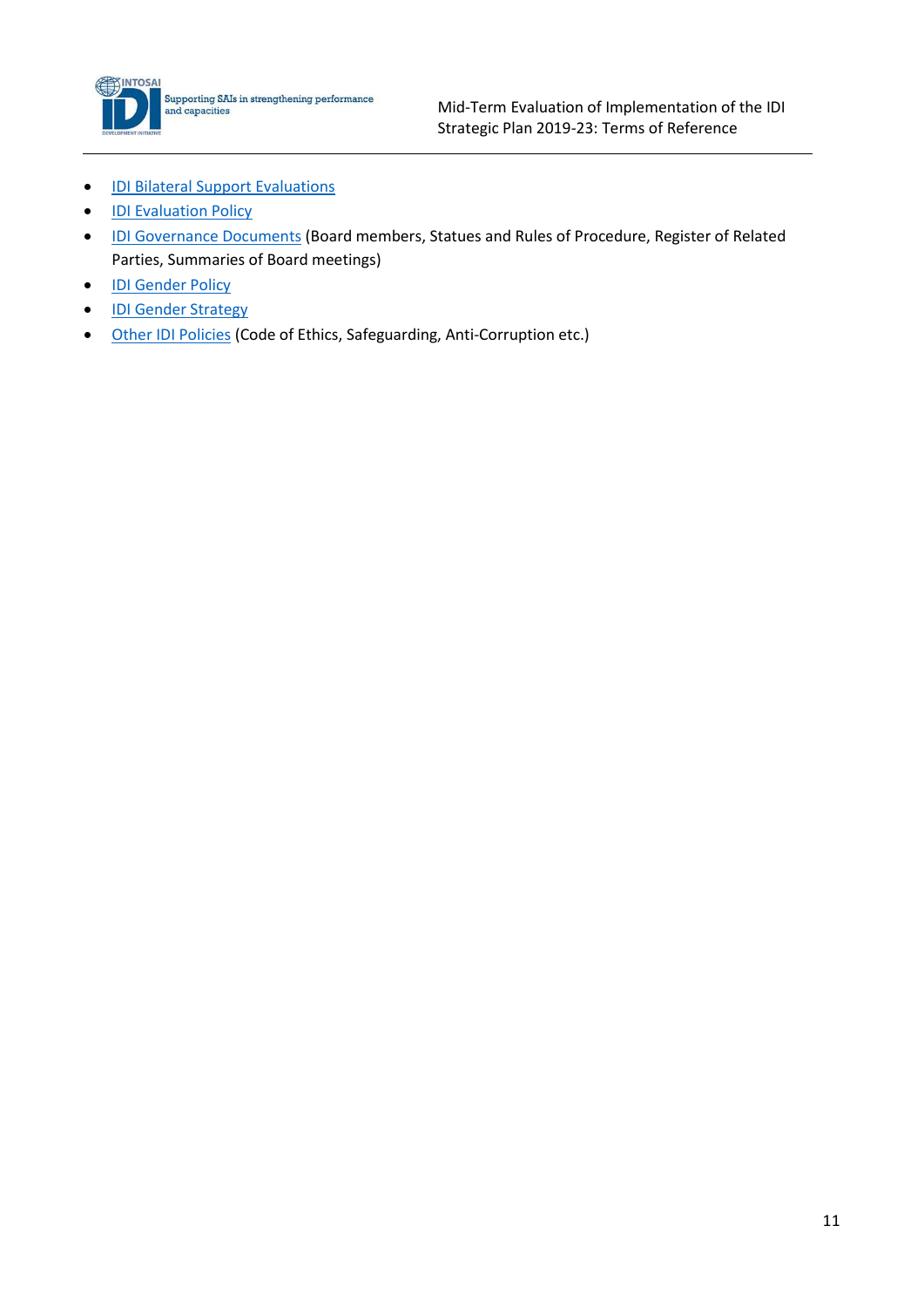

#### Mid-Term Evaluation of Implementation of the IDI Strategic Plan 2019-23: Terms of Reference

#### **Annex 1. IDI Portfolio of Initiatives, 2019-21**

| <b>Work Stream &amp; Initiative</b>                                                                          | 2019 | 2020      |           | 2021 Work Stream & Initiative                                                                                                               | 2019 | 2020      | 2021 |
|--------------------------------------------------------------------------------------------------------------|------|-----------|-----------|---------------------------------------------------------------------------------------------------------------------------------------------|------|-----------|------|
| <b>Independent SAIs</b>                                                                                      |      |           |           | Relevant SAIs                                                                                                                               |      |           |      |
| 1. Support and Advocate Globally for SAI Independence                                                        |      |           |           | 1. Foster Innovation in Audit and Education Practice                                                                                        |      |           |      |
| Demonstrate Value and Benefits of SAIs                                                                       |      |           |           | Audit of preparedness for implementation of SDGs                                                                                            |      |           |      |
| SAI Independence Resource Centre (SIRC)                                                                      |      |           |           | Develop & Pilot IDI's SDG Audit Model (ISAM)                                                                                                |      |           |      |
| SAI Independence Rapid Advocacy Mechanism (SIRAM)                                                            |      |           |           | Audit of SDG Implementation: Cooperative Audit of Sustainable Procurement (CASP) using<br>data analytics (in OLACEFS)                       |      |           |      |
| Support IDC SAI Goodwill Ambassador                                                                          |      |           |           | Audit of SDG Implementation: 3.d audit of strong and resilient national public health systems                                               |      |           |      |
| 2. Provide Targeted SAI-Level Support                                                                        |      |           |           | Audit of SDG Implementation: Pilot audit of nationally agreed targets linked to SDG5.2<br>elimination of violence against women (in Uganda) |      |           |      |
| Support to SAIs on Request (Gabon, Suriname, PNG)                                                            |      |           |           | SAI Innovations (formerly Green Hat innovation series)                                                                                      |      |           |      |
| Support IDI Bilateral work on independence* (South Sudan, Somalia, Gambia, Madagscar)                        |      |           |           | 2. Leverage on Technological Impact                                                                                                         |      |           |      |
| Regional workshops to develop stakeholder engagement strategies (linked to SPMR)                             |      |           |           | Digital Education Support                                                                                                                   |      |           |      |
| Support to SAI Leaders on Independence                                                                       |      |           |           | Leverage on Technological Advancement (LOTA) initiative                                                                                     |      |           |      |
| 3. Facilitate Effective Partnerships & Stakeholder Engagement                                                |      |           |           | 3. Facilitate Audit Impact                                                                                                                  |      |           |      |
| Partner to support SAI independence (e.g. with IDC, INTOSAI regions, IMF)                                    |      |           |           | Facilitating Audit Impact Initiative                                                                                                        |      |           |      |
| Establish relationships with accountability institutions                                                     |      |           |           |                                                                                                                                             |      |           |      |
| Well-Governed SAIs (new work stream structure)                                                               |      |           |           | <b>Bilateral Support</b>                                                                                                                    |      |           |      |
| 1. Strategic Management                                                                                      |      |           |           | Bilateral Support General Management                                                                                                        |      |           |      |
| <b>SAI PMF</b>                                                                                               |      |           |           | Support to the Office of the Auditor General of Somalia                                                                                     |      |           |      |
| SAI Strategy, Performance Measurement and Reporting (SPMR)                                                   |      |           |           | Support to the National Audit Chamber of South Sudan                                                                                        |      |           |      |
| 2. Organisational Management                                                                                 |      |           |           | Accelerated Peer-Support Partnership (PAP-APP)                                                                                              |      |           |      |
| plCTure: focusing on ICT governance of SAIs                                                                  |      |           |           | Support to the Court of Accounts of Madagascar                                                                                              |      |           |      |
| TOGETHER: Human Resources, Ethics and Gender for SAIs                                                        |      |           |           | Support to the National Audit Office of the Gambia                                                                                          |      |           |      |
| 3. Leadership and Resilience                                                                                 |      |           |           | <b>Global Foundations</b>                                                                                                                   |      |           |      |
| CRISP: risk and crisis management for SAI performance                                                        |      |           |           | 1. Strategic Partnerships, Stronger Partners, incl. INTOSAI Regions                                                                         |      |           |      |
| MASTERY: masterclasses for SAI leaders                                                                       |      |           |           | Support IDC Strategy 2020-30                                                                                                                |      |           |      |
| Completed Initiatives from previous strategic plan                                                           |      |           |           | Partner with & Strengthen INTOSAI Regions                                                                                                   |      |           |      |
| SAIs Engaging with Stakeholders (SES)                                                                        |      |           |           | Partner with other strategic partners                                                                                                       |      |           |      |
| SAIs Fighting Corruption (SFC)                                                                               |      |           |           | 2. Brokering Support                                                                                                                        |      |           |      |
| <b>Professional SAIs</b>                                                                                     |      |           |           | GCP Tier 1                                                                                                                                  |      |           |      |
| 1. Support SAIs in Determining ISSAI Implementation Needs                                                    |      |           |           | GCP Tier 2 - lessons learned and replicate in other regions                                                                                 |      |           |      |
| Develop & maintain GPGs: iCATs                                                                               |      |           |           | Support to the INTOSAI Continuity During COVID-19 Grants                                                                                    |      |           |      |
| Financial Audit Support in ASEANSAI (ISSAI implementation needs assessment)                                  |      |           |           | Workshops for SAIs on Engaging with Donors                                                                                                  |      |           |      |
| Financial Audit Support in PASAI (ISSAI implementation needs assessment)                                     |      |           |           | Strengthening SAI Peer-Peer Support                                                                                                         |      |           |      |
| 2. Facilitate SAI Capacity Development for Implementing ISSAIs                                               |      |           |           | Workshops for Donors on Engaging with SAIs                                                                                                  |      |           |      |
| Develop & maintain GPGs: ISSAI Implementation Handbooks                                                      |      |           |           | Enhancing Country-Level Coordination Mechanisms                                                                                             |      |           |      |
| SAI Young Leaders                                                                                            |      |           |           | 3. Measuring and Monitoring SAI Performance and Support                                                                                     |      |           |      |
| <b>PESA Pilot</b>                                                                                            |      |           |           | INTOSAI Global Survey & Global SAI Stocktake                                                                                                |      | Postponed |      |
| Support to SAI Tonga (financial, compliance and performance audit)                                           |      |           |           | IDI-IBP Joint Report on Strength of Audit and Oversight                                                                                     |      |           |      |
| Financial Audit Support in ASEANSAI (Cooperative Audit)                                                      |      |           |           | SAI Capacity Development Database                                                                                                           |      |           |      |
| Financial Audit Support in PASAI (Cooperative Audit)                                                         |      |           |           | Global SAI Performance Data Management                                                                                                      |      | Postponed |      |
| Transparency, Accountability and Inclusiveness in the use of emergency funds (TAI audits)                    |      |           |           | <b>IDI</b> Sustainability reviews                                                                                                           |      | Postponed |      |
| 3. Enhance Audit Quality Arrangements                                                                        |      |           |           | 4. Advocacy and Communications for Behaviour Change                                                                                         |      |           |      |
| QA reviewer panels                                                                                           |      |           |           | Communications & Advocacy: INTOSAI-Donor Cooperation                                                                                        |      |           |      |
| QA of IDI-supported cooperative audits (under professional, relevant and well-governed SAIs<br>work streams) |      |           |           | Communications & Advocacy: IDI                                                                                                              |      |           |      |
| IDI Audit Quality Management Framework for Cooperative Audits                                                |      |           |           |                                                                                                                                             |      |           |      |
| Global Summit on Ensuring Audit Quality                                                                      |      | Postponed | Postponed |                                                                                                                                             |      |           |      |

Note. Not all initiatives are equal. The above includes SAI capacity development initiatives operating at a global, regional and SAI level, as well as maintenance of global public goods, webinars and training courses, communication and advocacy initiatives, and contributions to initiatives run by other IDI units and external partners. Some initiatives have specific strategies, work plans and funding, others are ongoing areas of ad hoc engagement.

The above is based on the work stream structure as at 2021 (including the redesigned Well-Governed SAIs work stream) and the 2021 initiatives (as well as initiatives completed in 2019-20). Some initiatives included in 2019 and 2020 IDI operational plans have since been moved, renamed or blended into other initiatives so may not be reflected in the above.